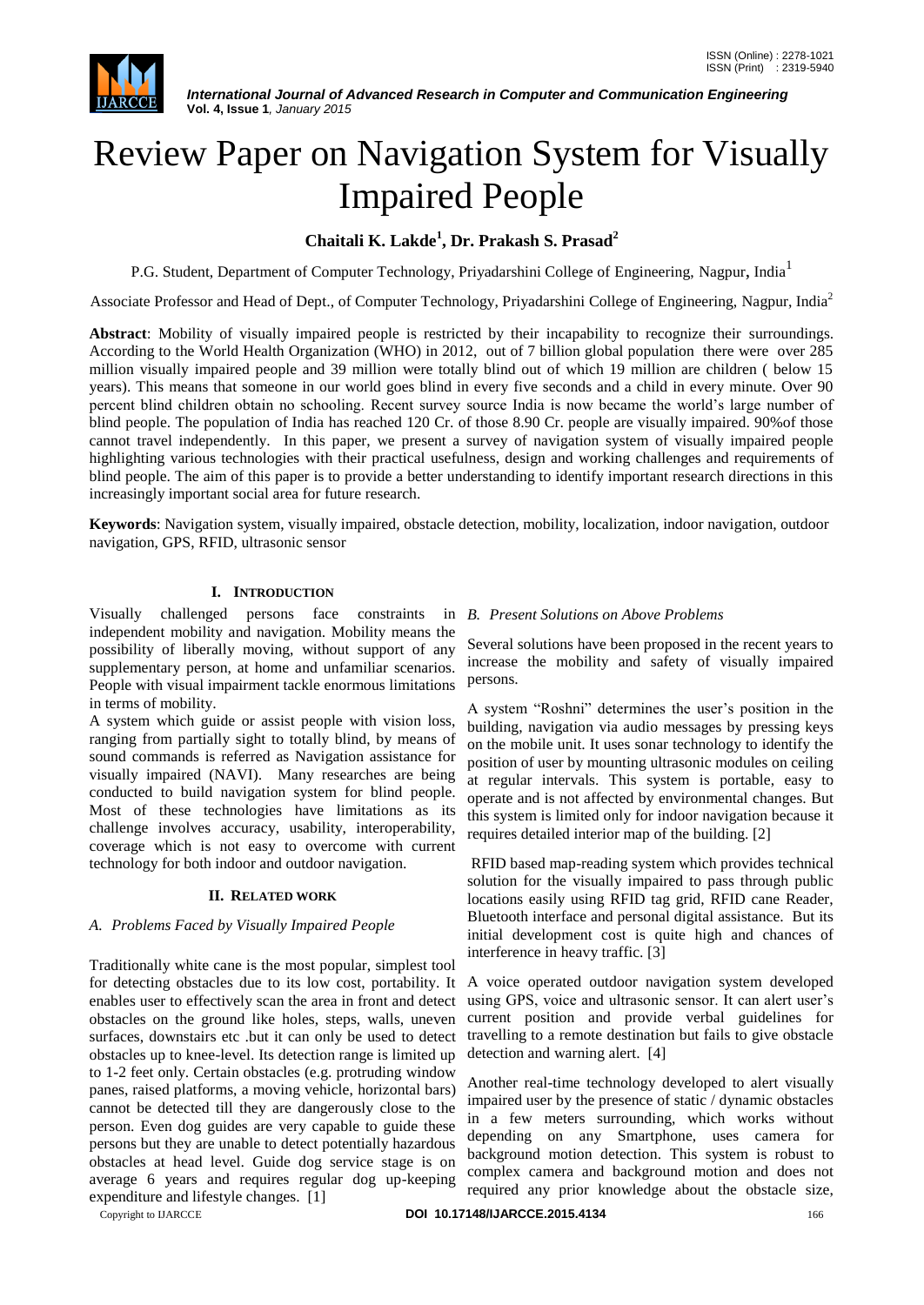

*International Journal of Advanced Research in Computer and Communication Engineering* **Vol. 4, Issue 1***, January 2015*

shape or position. This camera based image processing GPS based technique is "Drishti" which can switch the system can be a better option but it requires lot processing system from an indoor to an outdoor environment and vice power and hence system becomes bulky, costly and it versa with a simple vocal command. To provide complete must be transportable. [5]

#### *C. Use Scenario Indoor/Outdoor*

Navigation system generally comprised either an indoor or outdoor positioning system or both, for detecting the position of consumer. Most of the outdoor navigation systems employ GPS for positioning. Unfortunately, GPS can only be used outside of buildings because the employed radio signals cannot penetrate solid walls.

Outdoor navigation systems generally rely upon GPS; indoor systems rely upon different techniques for localizing the consumer, as GPS signals cannot be received indoors. Currently, indoor navigation systems always employ radio signal for positioning, which may suffer from the problem of signal impairments, such as multipath propagation and Radio Frequency interference. A navigation system for blind pedestrian using RFID passive tags provides location markers. A mobile receiver provides navigation guidelines based on the code saved in each tag. This system overcomes the GPS navigation limits in indoor environment and does not need any power supply for location markers. On the counter side, the tags assignment cost could be high and generally tags are not easy to adjust for an outdoor, insensitive environment. [6]

Most of the recent years research for outdoor navigation uses Global Positioning System (GPS) based on geostationary satellite signals. These tools may integrate other services such as Geographic Information Systems (GIS). An extraordinary blind navigation system proposed based on GIS, GPS and wireless technology. But the resolution of GPS localization is limited for civil purposes (few meters). Again this system has issue of delay in the response when the receivers are used. Because of this low real-time responsiveness and lack of accuracy, system lacks behind to provide needed level of safety for visually impaired person. [7]

Another system for visually impaired person gives a structure using IR sensor and magnetic compass on handheld device. This system determines location and orientation of the user though a voice enabled GPS inside a closed surrounding. .But this system is limited for indoor navigation. [8]

#### *D. Some hybrid systems used in indoor as well as outdoor mode*

A talking assistance type location finding system proposed for both indoor and outdoor navigation. System consists of walking stick having GSM module to send message to authorized person at the time of tragedy, sonar sensors and RF transmitter and receiver. For indoor localization RFID and for outdoor localization GPS system is used. Thus, this GPS system used in walking cane reduces the cost of installing many RFID tags in outdoor to identify the place. [9]

navigation system, authors extend indoor version of Drishti to the outdoor versions for blind pedestrians by adding only two ultrasonic transceivers that are smaller than a credit card and are tagged to the user's shoulder. System provides a real-time communication between user and the mobile client via the headphone in which user can ask for the path, obstacle prompts, and even his/her current location in familiar or unfamiliar surrounding also. Unfortunately, this system has two limitations. As only two beacons attached to the user's shoulder, so it becomes impossible to obtain the height data of the user. Used algorithm calculates the location of user in two dimensions assuming the average height of a person, which gives larger error if the user sits or lies down. Another limitation is that because of signals reflection or blocking by walls and furniture, there are some "dead spots" due to the bad faulty date reads. [10]

### *E. Different gadgets available in different scenarios*

Wearable and portable assistive technologies are also used for supporting people with disabilities such as the blind. Wearable devices are allowing hands-free interaction, or at least minimizing the use of hands when using the device, while portable assistive devices required a constant hand interaction.

A wearable obstacle avoidance electronics device designed to serve the navigation system of visually impaired person. System consist of implementation of the vOIce-"seeing with sound" system which contains glasses with attached camera, portable computer and ear speakers. System emphasizes its characteristics like free hands, free ears, wearable and east to operate. [11]

An ultrasonic sensor based navigation system for blind people is based on microcontroller with synthetic speech output and portable device to guide the user about urban walking paths to point out what decisions to make. This device uses the principle of reflection of high frequency ultrasonic beam to detect obstacles in the path. This mobility support instructions are given by vibro-tactile form in order to reduce navigation difficulties. A disadvantage of ultrasound is that walls may reflect or block ultrasound signals, which result in less accurate localization. [12]

An indoor navigation system for visually impaired people constantly tracks the user through an RFID unit and communicated the user to obtain desired destination safely via wireless connection and through a tactile compass. [13]

"Blind audio Guidance system" is based on embedded system, uses ultrasonic sensor for distance measurement, IR sensor for object detection and AVR sound system for audio instructions. The main functions of this system are